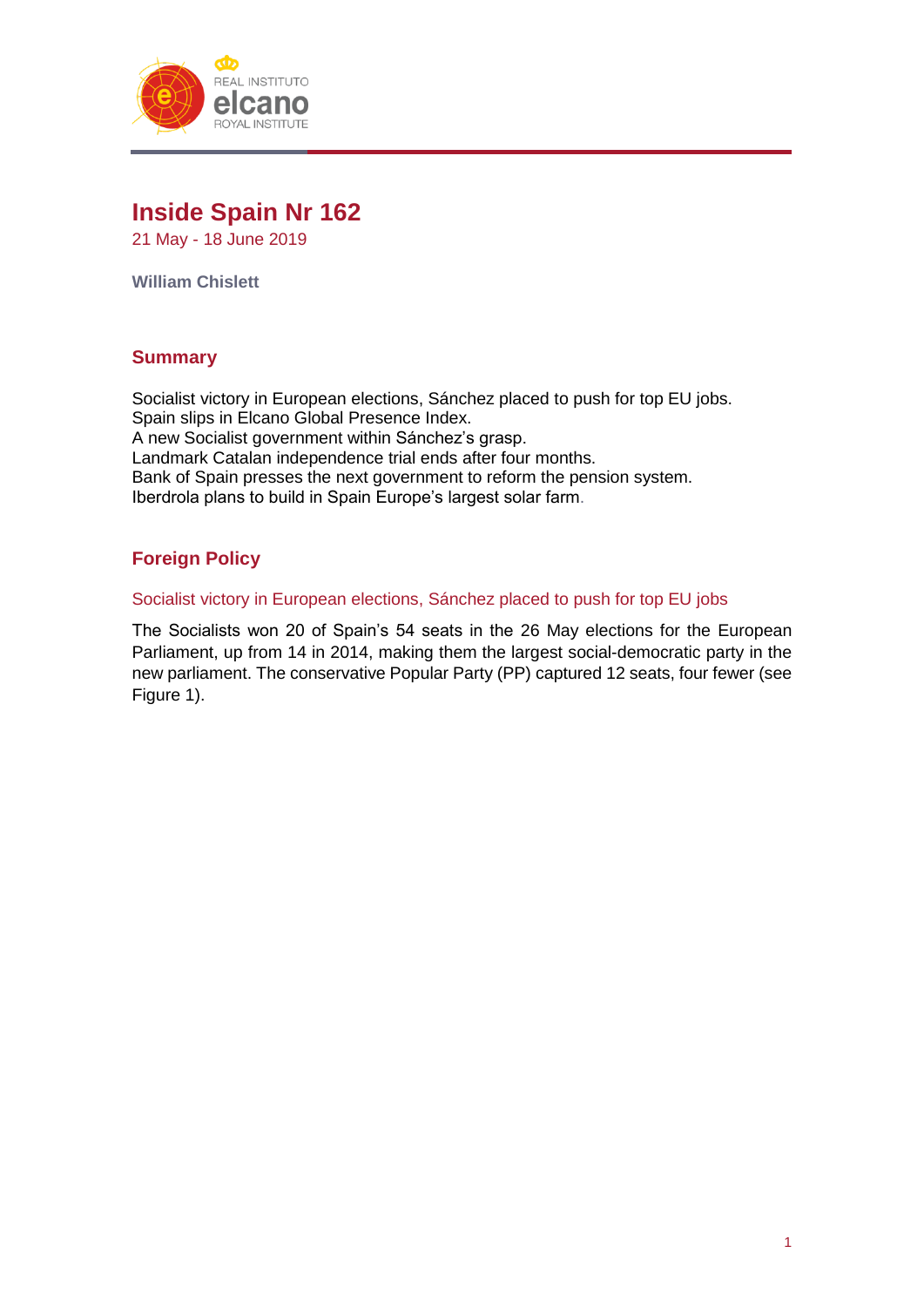|                                   |                | 2019  |      |                | 2014  |      |
|-----------------------------------|----------------|-------|------|----------------|-------|------|
|                                   | Seats          | Votes | $\%$ | <b>Seats</b>   | Votes | $\%$ |
| Socialists                        | 20             | 7.3   | 32.8 | 14             | 3.6   | 23.0 |
| Popular Party                     | 12             | 4.5   | 20.1 | 16             | 4.0   | 26.1 |
| Ciudadanos                        | 7              | 2.7   | 12.2 | $\overline{2}$ | 0.5   | 3.2  |
| <b>Unidas Podemos</b>             | 6              | 2.2   | 10.0 | 5              | 1.2   | 8.0  |
| <b>VOX</b>                        | 3              | 1.4   | 6.2  |                | 0.2   | 1.6  |
| Ahora Repúblicas (1)              | 3              | 1.2   | 5.6  |                |       |      |
| Junts $(2)$                       | $\overline{2}$ | 1.0   | 4.6  |                |       |      |
| Coalición Europa Solidaria<br>(3) | $\mathbf 1$    | 0.6   | 2.8  | 3              | 0.8   | 5.4  |
| <b>UPyD</b>                       |                |       |      | 4              | 1.0   | 6.5  |
| L'Esquerra                        |                |       |      | $\overline{2}$ | 0.6   | 4.0  |
| Los Pueblos Deciden               |                |       |      | 1              | 0.3   | 2.1  |
| Compromiso por Europa             |                | 0.3   | 1.3  | 1              | 0.3   | 1.9  |
| Voter turnout (%)                 | 64.3           |       |      | 46             |       |      |
| <b>Total seats</b>                | 54             |       |      | 54             |       |      |

#### **Figure 1. Results of European elections, 2019 and 2014 (seats, millions of votes and % of total votes)**

(1) Various regional parties including Catalan Republican Left (ERC), a pro-independence party, and EH Bildu, a leftist party in favour of independence for the Basque Country; (2) pro Catalan independence; (3) several parties including the Basque Nationalist Party (PNV).

Source: Interior Ministry.

On a much higher turnout (64% vs 46% in 2014 and compared with an EU average of 50.9%), favoured by holding the European elections at the same time as municipal and regional ones, the Socialists, led by Josep Borrell, the outgoing Foreign Minister and a former President of the European Parliament, doubled the number of their votes to 7.3 million (32.8% of the total).

Their victory in terms of votes was almost as large as that in the 28 April general election (with turnout much higher at 75.7%) when they won 7.5 million votes, making them the main party in the Spanish parliament but without an absolute majority.

The Socialists' victory gives Pedro Sánchez, the caretaker Prime Minister, a key role in negotiating, along with his Portuguese counterpart Antonio Costa, on behalf of the centre-left S&D alliance, the future President of the European Commission, the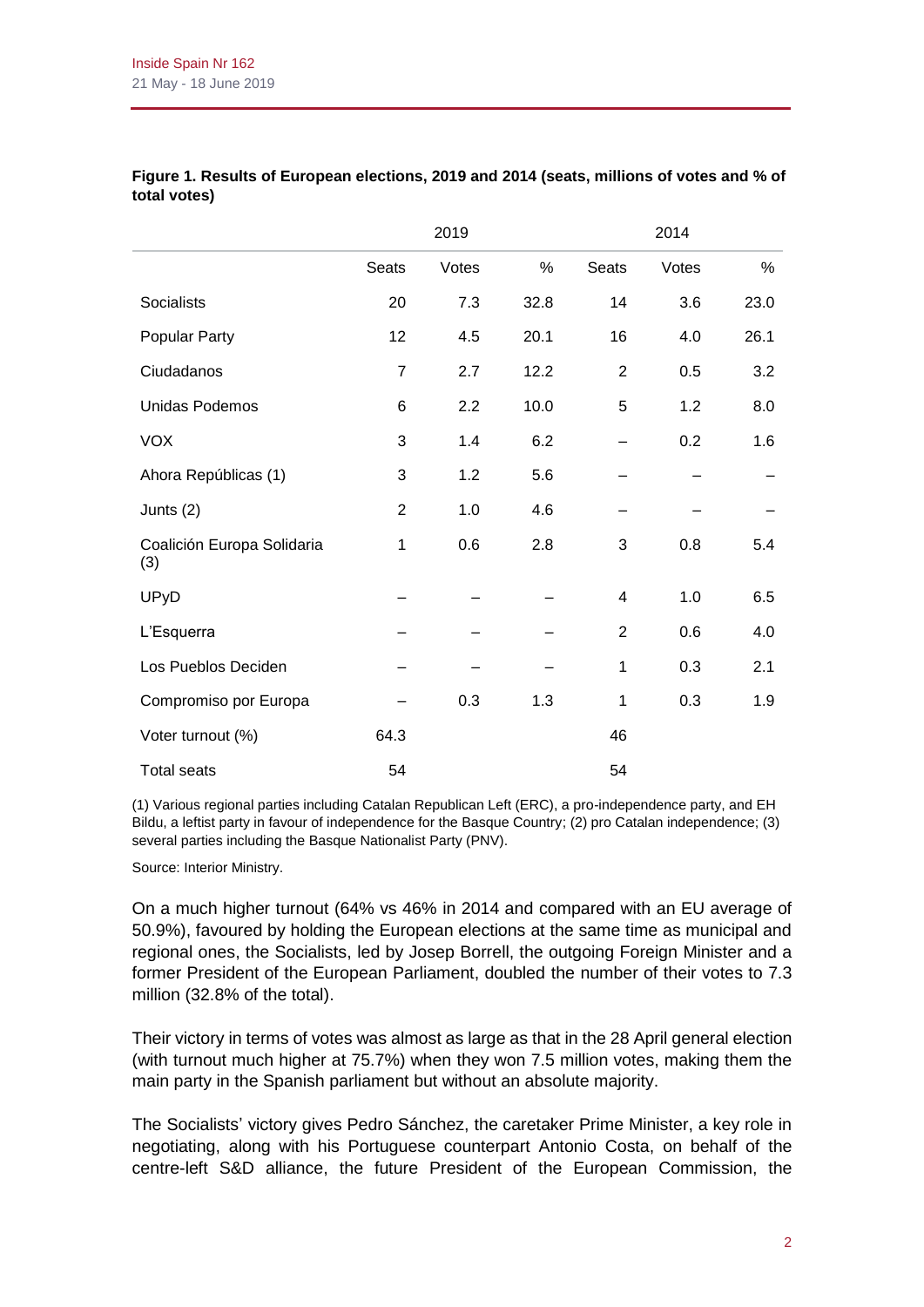parliament and the European Council and the High Representative of the Union for Foreign Affairs and Security with the other political groups.

The French Socialist Party collapsed, in Germany the Green Party overtook the Social-Democratic Party and in the UK the Labour Party suffered one of its worst results. Sánchez is in a strong position to push top posts for his country and increase Spain's influence on the EU's agenda.<sup>1</sup> Borrell, among others, is reportedly in line for a top post.

Since Javier Solana and Joaquín Almunia left Brussels, both of them in 2009, Spain has not had a high-profile politician in the European Commission, and it lost its seat on the European Central Bank (ECB) Executive Board with the departure in 2012 of José Manuel González-Páramo, a loss only reversed in June 2018 with the arrival of Luis de Guindos.

The comparison with Italy is striking, particularly given Spain's greater enthusiasm for more EU integration. Italians currently hold the Presidency of the ECB (Mario Draghi) and the European Parliament (Antonio Tajani), as well as the post of the High Representative for Foreign Affairs (Federica Mogherini) and the head of the ECB Single Supervisory Board (Andrea Enria).

Sánchez met with the liberal President Emmanuel Macron of France to coordinate how to block the candidacy of the German conservative Manfred Weber for the European Commission presidency. The coalition of the centre-right European People's Party (EPP), led by Webber, won the most seats in the parliament, but far fewer than in 2014. Sánchez supports Frans Timmermans, the Dutch centre-left EU commissioner, for the top job.

The centre-right and centre-left alliances fell short of a majority for the first time since direct elections for the European Parliament began 40 years ago, while ALDE (the group, to which Macron's party belongs) and the Greens posted the biggest gains.

Spain's centre-right Ciudadanos (Cs) also did well in the European elections, increasing its number of seats from two to seven and winning 2.7 million votes (15.9%), 2.2 million more than in 2014. The conservative Popular Party, which was hammered in the 28 April general election after moving further to the right, gained 4.5 million votes (+500,000), following a more centrist discourse.

The two main leaders of the Catalan independence movement –Carles Puigdemont, the fugitive former Premier of the region and Oriol Junqueras, his imprisoned deputy, whose four-month trial for organising the illegal referendum on secession in October 2017 ended this month– were elected to the European Parliament. In order to take up his seat,

<sup>&</sup>lt;sup>1</sup> See the following article by Miguel Otero-Iglesias and Ilke Toygür for Spain's position and aspirations.

[http://www.realinstitutoelcano.org/wps/portal/rielcano\\_en/contenido?WCM\\_GLOBAL\\_CONTEX](http://www.realinstitutoelcano.org/wps/portal/rielcano_en/contenido?WCM_GLOBAL_CONTEXT=/elcano/elcano_in/zonas_in/commentary-oteroiglesiastoygur-sanchez-must-snatch-economic-vice-presidency-for-spain) [T=/elcano/elcano\\_in/zonas\\_in/commentary-oteroiglesiastoygur-sanchez-must-snatch](http://www.realinstitutoelcano.org/wps/portal/rielcano_en/contenido?WCM_GLOBAL_CONTEXT=/elcano/elcano_in/zonas_in/commentary-oteroiglesiastoygur-sanchez-must-snatch-economic-vice-presidency-for-spain)[economic-vice-presidency-for-spain.](http://www.realinstitutoelcano.org/wps/portal/rielcano_en/contenido?WCM_GLOBAL_CONTEXT=/elcano/elcano_in/zonas_in/commentary-oteroiglesiastoygur-sanchez-must-snatch-economic-vice-presidency-for-spain)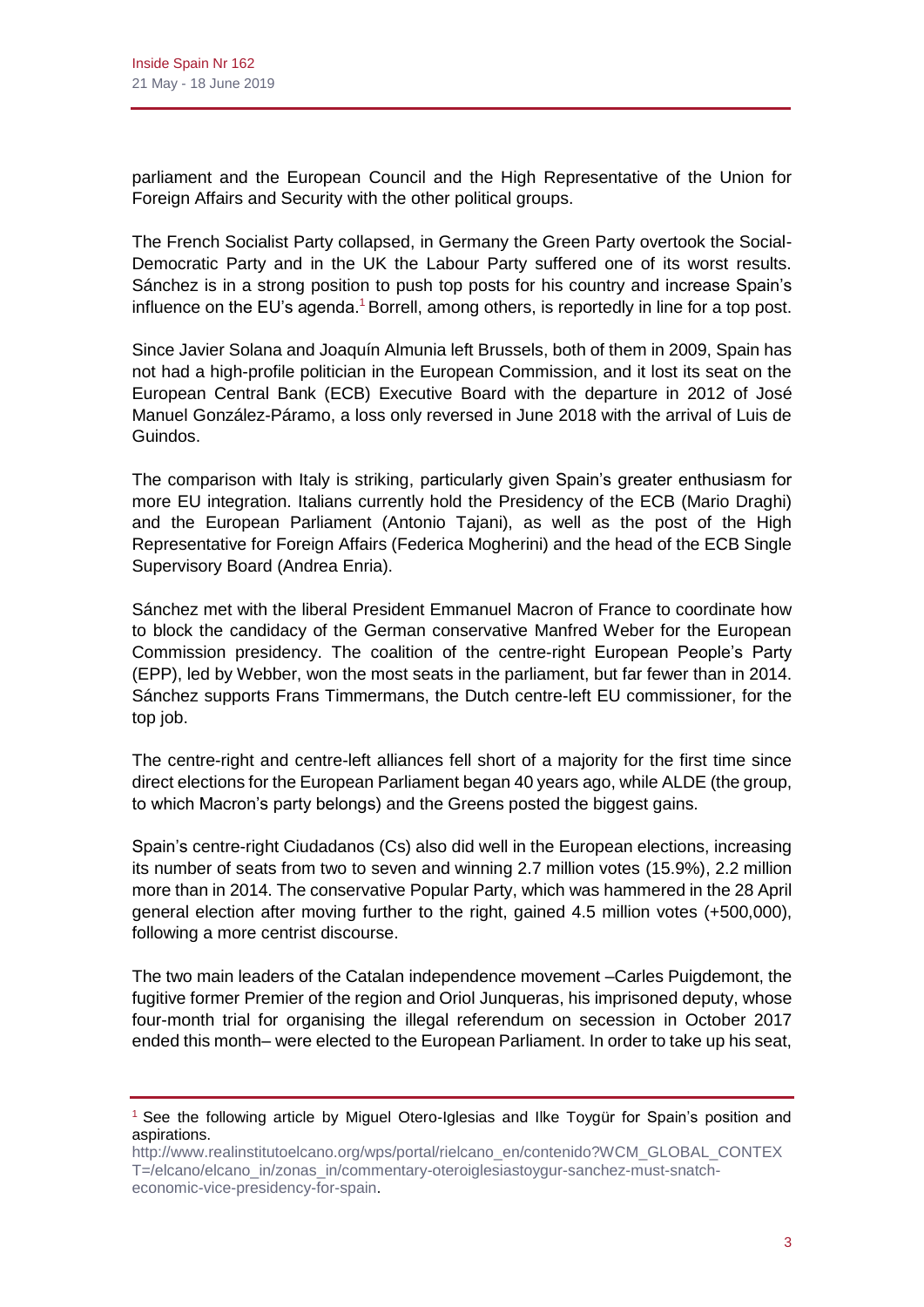Puigdemont had to come to Madrid from his self-imposed exile in Belgium and swear loyalty to the Spanish Constitution before the Electoral Board by 17 June, and he would be arrested. He did not come. Toni Comín, a former member of the Catalan government and in self-imposed exile too, was also elected to the European parliament.

When the UK leaves the EU, as assumed will happen as of 31 October, with or without a negotiated deal, the number of Spanish MEPs will increase from 54 to 59. This will benefit the Socialists, the PP, Cs, VOX and Ahora República, which will each gain one more seat.

# Spain slips in Elcano Global Presence Index

Spain moved down one position in the 2018 Elcano Global Presence Index to 12<sup>th</sup> spot out of 120 countries, although its score was slightly higher (264.9 as against 258.5, see Figure 2).

| Country         | 2018<br>score | 1990<br>score | Country         | 2018<br>score | 1990<br>score |
|-----------------|---------------|---------------|-----------------|---------------|---------------|
| 1. US           | 2.856.9       | 2,288.3       | 11. India       | 268.0         | 111.0         |
| 2. China        | 1006.4        | 152.8         | 12. Spain       | 264.9         | 124.4         |
| 3. Germany      | 685.2         | 536.3         | 13. South Korea | 254.1         | 94.8          |
| 4. UK           | 678.7         | 615.8         | 14. Australia   | 209.9         | 101.0         |
| 5. Japan        | 598.6         | 500.4         | 15. Switzerland | 183.6         | 93.2          |
| 6. France       | 585.8         | 564.6         | 16. Belgium     | 182.9         | 197.2         |
| 7. Russia       | 503.1         | 920.1         | 17.Singapore    | 155.9         | 37.2          |
| 8. Canada       | 381.2         | 250.4         | 18. Brazil      | 137.8         | 107.1         |
| 9. Italy        | 316.1         | 292.1         | 19. Turkey      | 129.5         | 53.7          |
| 10. Netherlands | 316.1         | 182.2         | 20. UAE         | 127.7         | 5.3           |

# **Figure 2. 2018 Elcano Global Presence Index, top 20**

Source: Elcano Royal Institute.

The countries covered generate 99.3% of global GDP and account for 94.3% of the world's population. The 15 countries in the top positions are the same as in 2017, but there are three interesting overtakings: Germany and the UK swap positions, with the UK falling from  $3<sup>rd</sup>$  to  $4<sup>th</sup>$  place (a Brexit effect?). The same happens with Japan, which goes up to the 5<sup>th</sup> spot while France falls to 6<sup>th</sup> (Abenomics?). As expected, India overtook Spain into  $11<sup>th</sup>$  position, although it has opted for a more inward-oriented development model.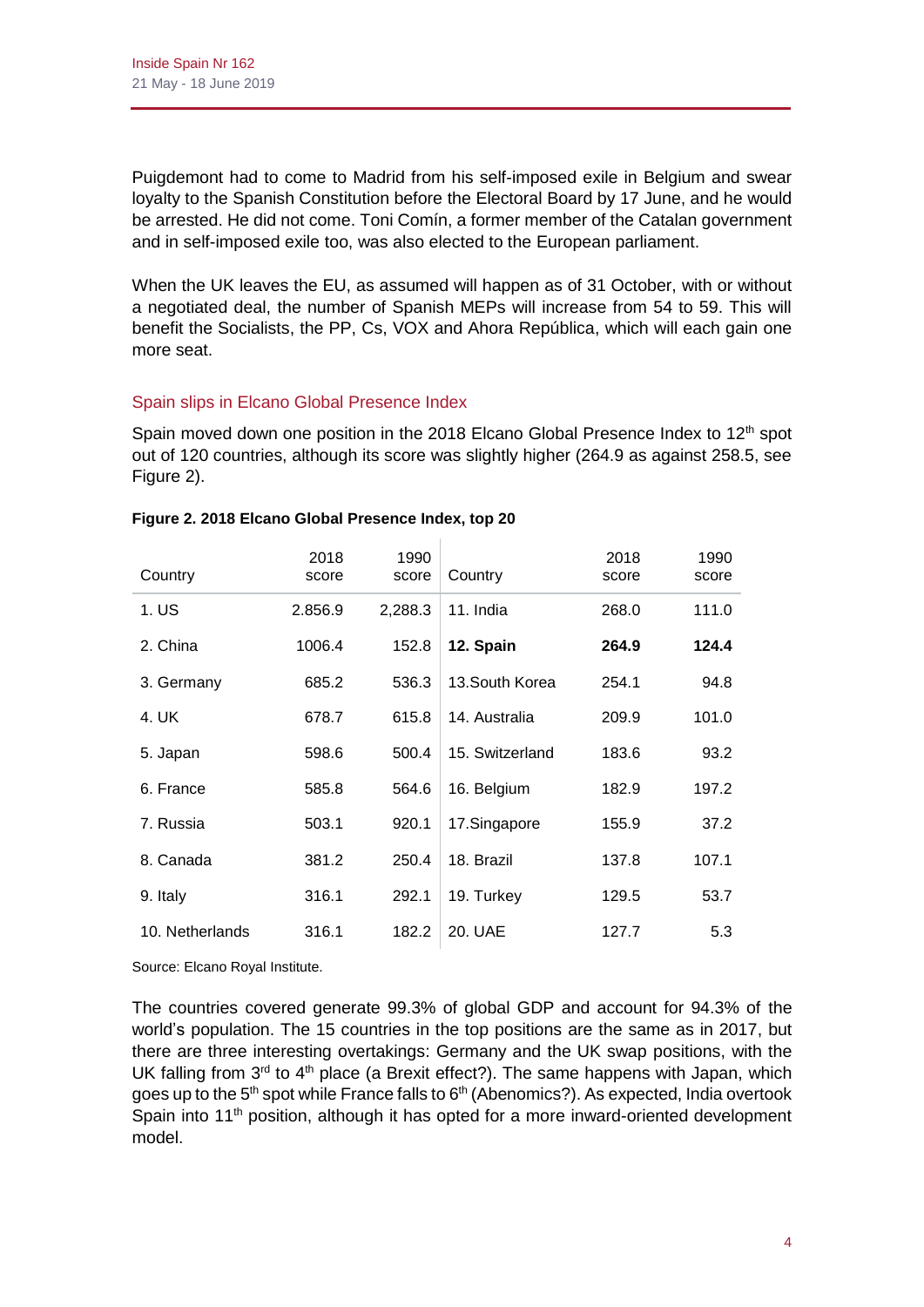The [index,](https://explora.globalpresence.realinstitutoelcano.org/en/ranking/iepg/global/2017/2012/null/null/0) the result of adding together 16 indicators of external projection that are aggregated according to the criteria of experts in international relations, measures the ability of countries to project themselves beyond their borders and the extent to which they are participating in and shaping the process of globalisation.

It measures global presence based on three dimensions. First, it ranks a country's economic presence, including outward foreign direct investment and other elements such as energy, services and exports. Secondly, it assesses a country's military presence, which is determined by the number of troops deployed abroad and the equipment available for deployment. And third, it includes statistics on a country's soft presence, which is based on a wide number of factors including exports of cultural products, tourist arrivals and official development aid.

The index does not measure power and nor does it reflect a country's effort to achieve greater internationalisation or its degree of openness. Instead it shows the results of internationalisation and examines the external projection of countries more than the way in which they absorb the external action of other countries within their national territory. The index thus takes into account the exports of manufactured goods, for example, but disregards the imports. By comparing a state's presence with its actual power (or influence), it is possible to gauge the extent to which it is punching above or below its weight. Spain is regarded as punching below its weight.

Spain's economic presence (61.1% of its global presence) and its military presence (12.7%) were slightly higher than in 2017, while its soft presence (26.1%) was lower (see Figure 3). Spain was ranked  $10<sup>th</sup>$  overall in economic presence,  $15<sup>th</sup>$  in military presence and 10<sup>th</sup> in the soft dimension.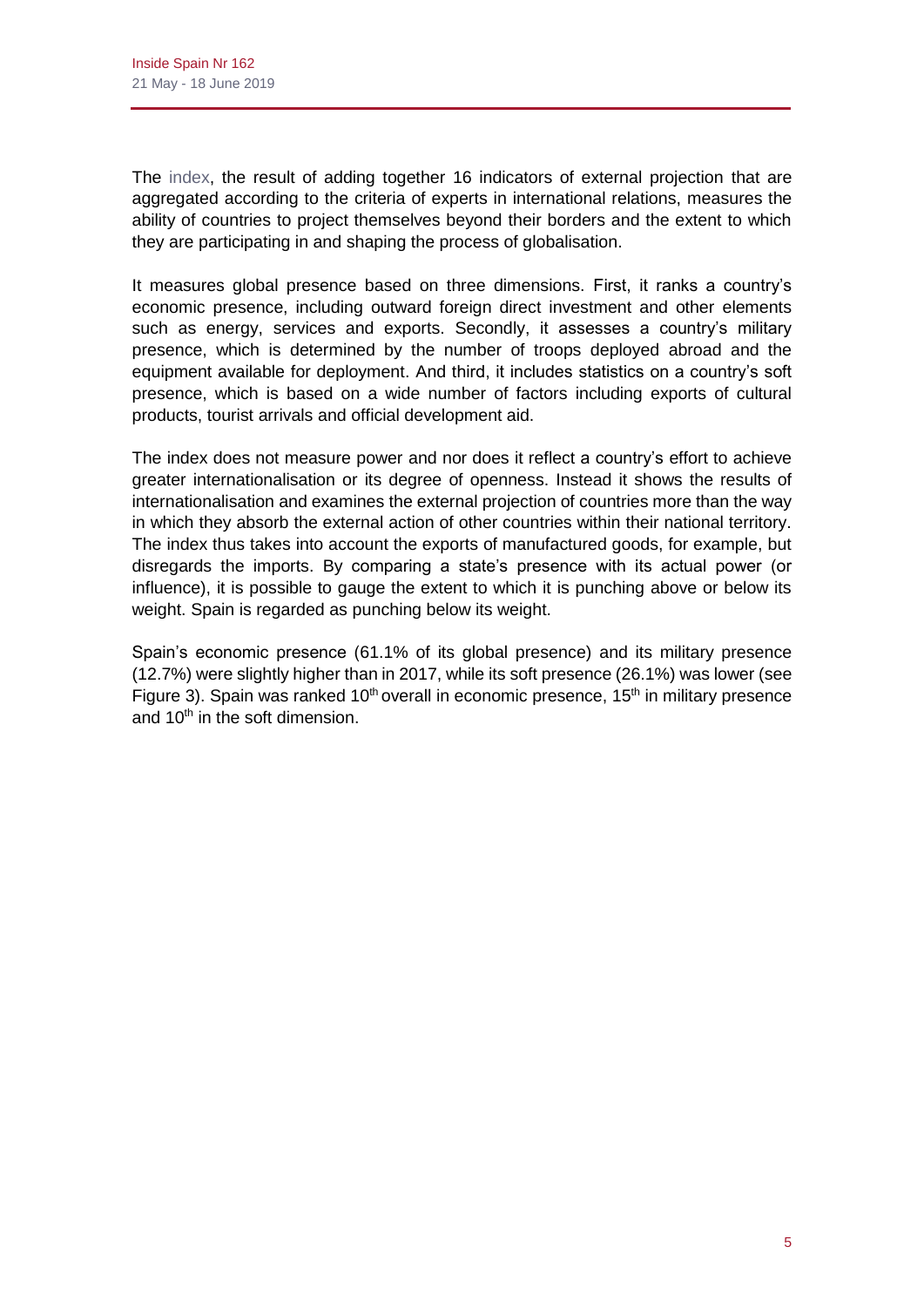# **Figure 3. Spain's global presence index absolute values and % share in the index of the economic, military and soft presence dimensions, 1990-2018**

| Variable                              | 1990  | 1995  | 2000  | 2010  | 2014  | 2016  | 2017  | 2018            |
|---------------------------------------|-------|-------|-------|-------|-------|-------|-------|-----------------|
| <b>Economic presence</b>              | 57.8  | 73.3  | 113.1 | 193.1 | 157.0 | 147.5 | 153.4 | 161.9           |
| % of global presence                  | 46.5  | 51.3  | 58.4  | 61.6  | 60.4  | 59.7  | 59.4  | 61.1            |
| Energy                                | 1.8   | 0.8   | 1.9   | 2.5   | 4.2   | 2.8   | 2.2   | 3.3             |
| Primary goods                         | 5.2   | 8.7   | 8.9   | 11.3  | 12.7  | 12.0  | 12.4  | 13.0            |
| Manufactures                          | 17.0  | 22.1  | 25.6  | 26.3  | 26.9  | 26.0  | 26.2  | 26.8            |
| Services                              | 26.9  | 29.8  | 36.1  | 43.1  | 37.8  | 36.6  | 38.7  | 40.0            |
| Investments                           | 6.9   | 12.0  | 40.7  | 109.8 | 75.5  | 70.1  | 73.9  | 78.8            |
| <b>Military presence</b>              | 44.3  | 44.4  | 44.8  | 51.6  | 32.2  | 32.0  | 31.7  | 33.8            |
| % of global presence                  | 35.6  | 31.1  | 23.1  | 16.4  | 12.4  | 12.9  | 12.2  | 12.7            |
| Troops                                | 0.4   | 7.5   | 12.5  | 11.2  | 3.7   | 4.6   | 4.5   | 6.9             |
| Military equipment                    | 43.9  | 36.9  | 32.3  | 40.3  | 28.5  | 27.3  | 27.2  | 26.9            |
| Soft presence                         | 22.2  | 25.2  | 35.7  | 68.8  | 71.0  | 67.6  | 73.4  | 69.3            |
| % of global presence                  | 17.9  | 17.6  | 18.4  | 22.0  | 27.3  | 27.4  | 28.4  | 26.1            |
| Migrations                            | 1.7   | 1.9   | 2.9   | 9.9   | 9.5   | 8.7   | 8.6   | 8.6             |
| Tourism                               | 9.4   | 7.7   | 10.1  | 10.2  | 11.3  | 12.5  | 13.6  | 14.6            |
| Sports                                | 0.8   | 2.4   | 1.2   | 2.6   | 3.4   | 3.1   | 3.0   | 2.9             |
| Culture                               | 1.2   | 1.8   | 7.9   | 11.1  | 15.5  | 15.2  | 15.0  | 14.8            |
| Information                           | 0.0   | 0.1   | 0.3   | 2.8   | 9.2   | 9.0   | 8.9   | 8.8             |
| Technology                            | 3.7   | 2.9   | 3.0   | 4.9   | 3.2   | 1.8   | 1.8   | 1.8             |
| Science                               | 2.0   | 3.4   | 4.4   | 9.6   | 10.6  | 11.0  | 10.8  | 9.3             |
| Education                             | 0.7   | 1.4   | 2.4   | 2.6   | 2.9   | 2.7   | 2.6   | 2.6             |
| Development coop.                     | 2.7   | 3.7   | 3.3   | 15.1  | 5.3   | 3.6   | 9.1   | 5.9             |
| <b>Global presence index</b><br>value | 124.4 | 142.9 | 193.6 | 313.5 | 260.2 | 247.0 | 258.5 | 264.9           |
| Position in the index                 | 12    | 11    | 11    | 11    | 11    | 13    | 11    | 12 <sub>2</sub> |
|                                       |       |       |       |       |       |       |       |                 |

Source: Elcano Royal Institute.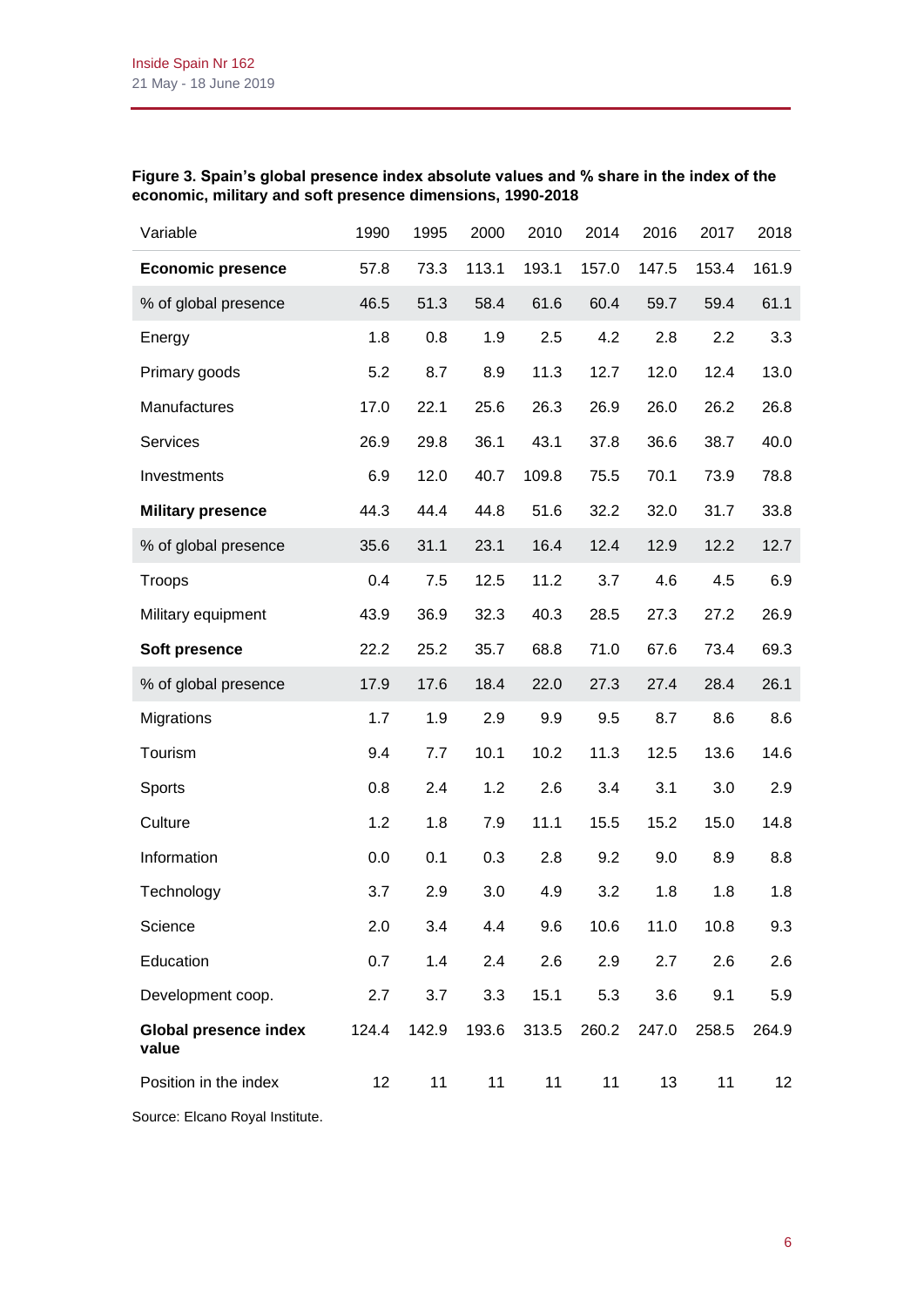The increased economic presence was due, among other factors, to higher exports and the larger stock of foreign direct investment abroad. The reduced soft presence reflected the slowdown in classic indicators such as culture, migration and cooperation, as well as the lower registry in the scientific and technological area.

## US military presence at Rota base to be strengthened

The government will allow the US to increase its military presence at the Rota Naval Base without having to amend the 1988 bilateral defence agreement with Washington, as technically should happen.

With no new government yet in place, following the general election in April, modifying the agreement would be very difficult. Changes would have to be approved by the Congress and the Senate.

The four currently deployed guided-missile destroyers at Rota are to replaced between early 2020 and the spring of 2022. The four vessels, which were made at the end of the last century, will be replaced by more modern ships and equipped with helicopters.

# **Domestic scene**

# A new Socialist government within Sánchez's grasp

Almost two months after April's inconclusive general election, the acting Socialist Prime Minister Pedro Sánchez, whose party won the most seats, is struggling to form a government.

The Socialists' 123 seats plus the 42 of the far-left Unidas Podemos, the six of the Basque Nationalist Party (EAJ/PNV) and probably one each from two other small parties leave Sánchez three short of the magic number of 176, the minimum number required for an absolute majority in the first investiture vote expected in July.

The complexity of the fragmented parliament is exemplified by the Regionalist Party of Cantabria (PRC), which has put a price tag of €1.1 billion in public spending in exchange for its one vote. That money would pay for completing a high-speed rail link between Madrid and Santander and bailing out a local hospital.

The Popular Party (PP), Ciudadanos (Cs) and the far-right VOX, which between them have 147 seats, will vote against the Socialists in the first vote.

In the second voting round, Sánchez requires a simple majority (more 'yes' than 'no' votes) and he would only achieve victory if there are abstentions. Failure at that vote would trigger fresh elections –the fourth in four years–. Both the PP and Cs say they will not abstain, which leaves Sánchez's fate in the hands of three regional parties, particularly the Republican Left of Catalonia (ERC), which has 15 seats and whose leader Oriol Junqueras has been in jail for 18 months. Junqueras is one of 12 Catalans whose trial for organising an illegal referendum on independence ended this month and one of three ERC MPs in prison. The ERC will vote against Sánchez, but the three seats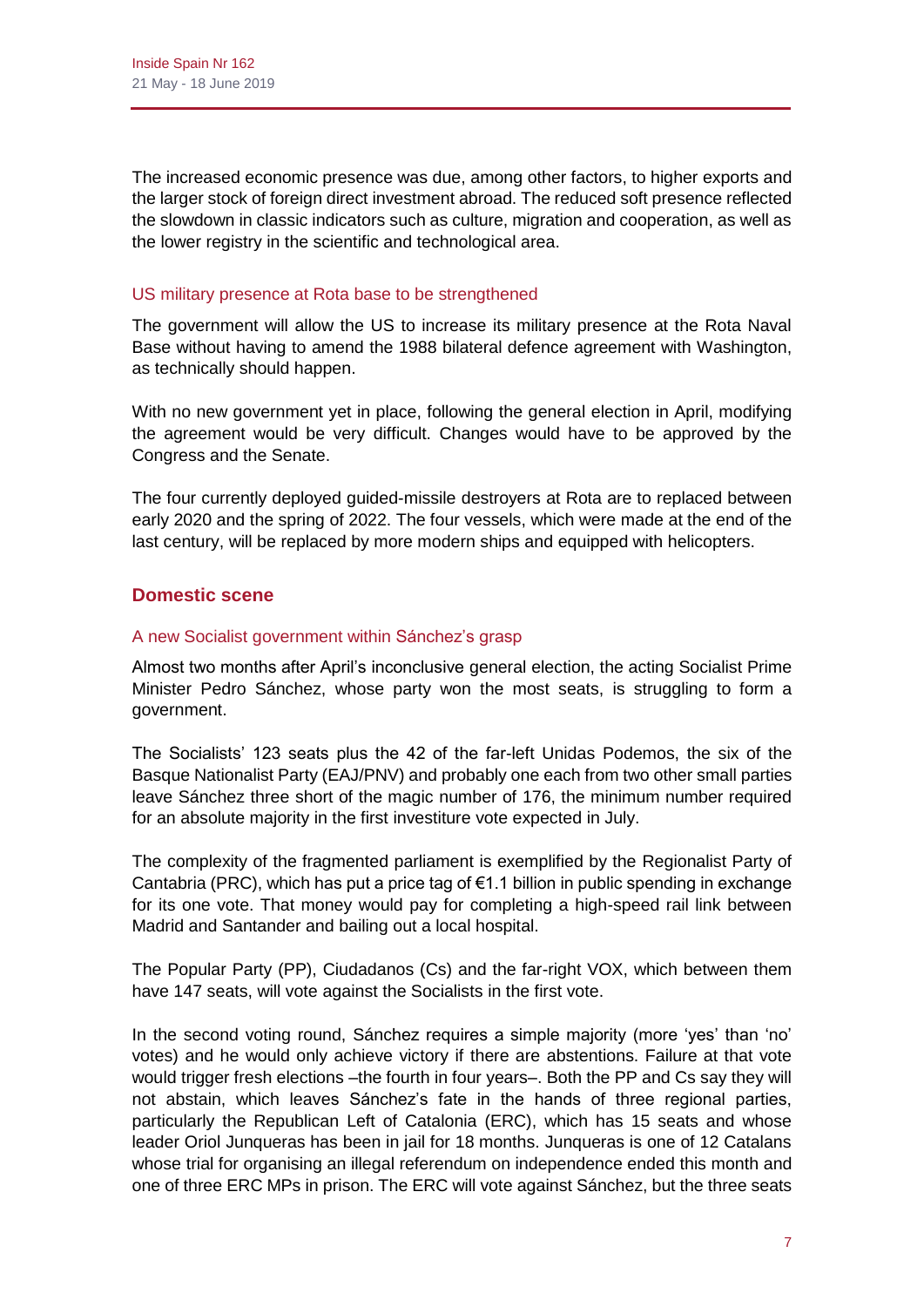held by the jailed separatists could count as abstentions, which would tip the tight vote in the Socialists' favour.

The easiest solution to Sánchez's problem would be for Cs to back the Socialists (between them they have 180 seats) and form a coalition government. That would free Sánchez of reliance on Podemos and, to some extent, Catalan separatists, which he wants to avoid, and give Spain what it badly needs: the first stable government in four years.

The party that does want to enter a Socialist government and not just support it is Podemos, but it did badly in April's election, losing 29 seats. Podemos's weakened position has enabled Sánchez to resist the desire of Pablo Iglesias for a formal coalition.

The Socialists and Cs signed a legislative agenda for a coalition government in February 2016, following the inconclusive election in December 2015, but they were outvoted by the PP and Podemos, sparking an election in June 2016 that saw the PP remain in power, thanks to the Socialists abstaining in the second investiture vote in the October. That government fell in June 2018 when it lost a censure motion, brought by Sánchez with the support of Podemos and the Catalan separatists.

The Socialists and Cs are natural allies (the latter was created in 2006 as a liberal/socialdemocratic party), but the relationship between Sánchez and Albert Rivera, Cs' leader, has soured. Rivera accuses Sánchez of being soft on the Catalan independence issue and sees an opportunity to overtake the PP as the main centre-right party (the PP only won nine more seats in April's election).

Francesc de Carreras, a professor of constitutional law and one of the founders of Cs, accused Rivera in an open letter in *El País* of putting the party's interests before those of Spain at a critical moment.

French President Emmanuel Macron, whose Republic on the Move party is in the same European Parliament liberal group as Cs, is also not happy with Rivera for forging local alliances with VOX.

At the municipal level, the Socialists obtained a slightly higher share of the vote in last month's local elections than they did in the general election (see Figure 4), but they were unable to prevent the PP from re-gaining control of Madrid, thanks to support from Cs and VOX. The PP also held on to the Madrid region, although a dispute with VOX over posts in the city council held up the PP's candidate from taking office.

The PP's candidate, José Luis Martínez-Almeida, dislodged the leftist Manuela Carmena as Madrid's Mayor. In Barcelona, another leftist, Ada Colau, remained Mayor thanks to support from the Socialists and three city councillors from the party led by the dualnationality Manuel Valls, France's former Prime Minister, in an alliance with Cs. The pro-Catalan independence Republican Left (ERC) was the most voted party, but its candidate Ernest Maragall could not garner the support needed to become Mayor.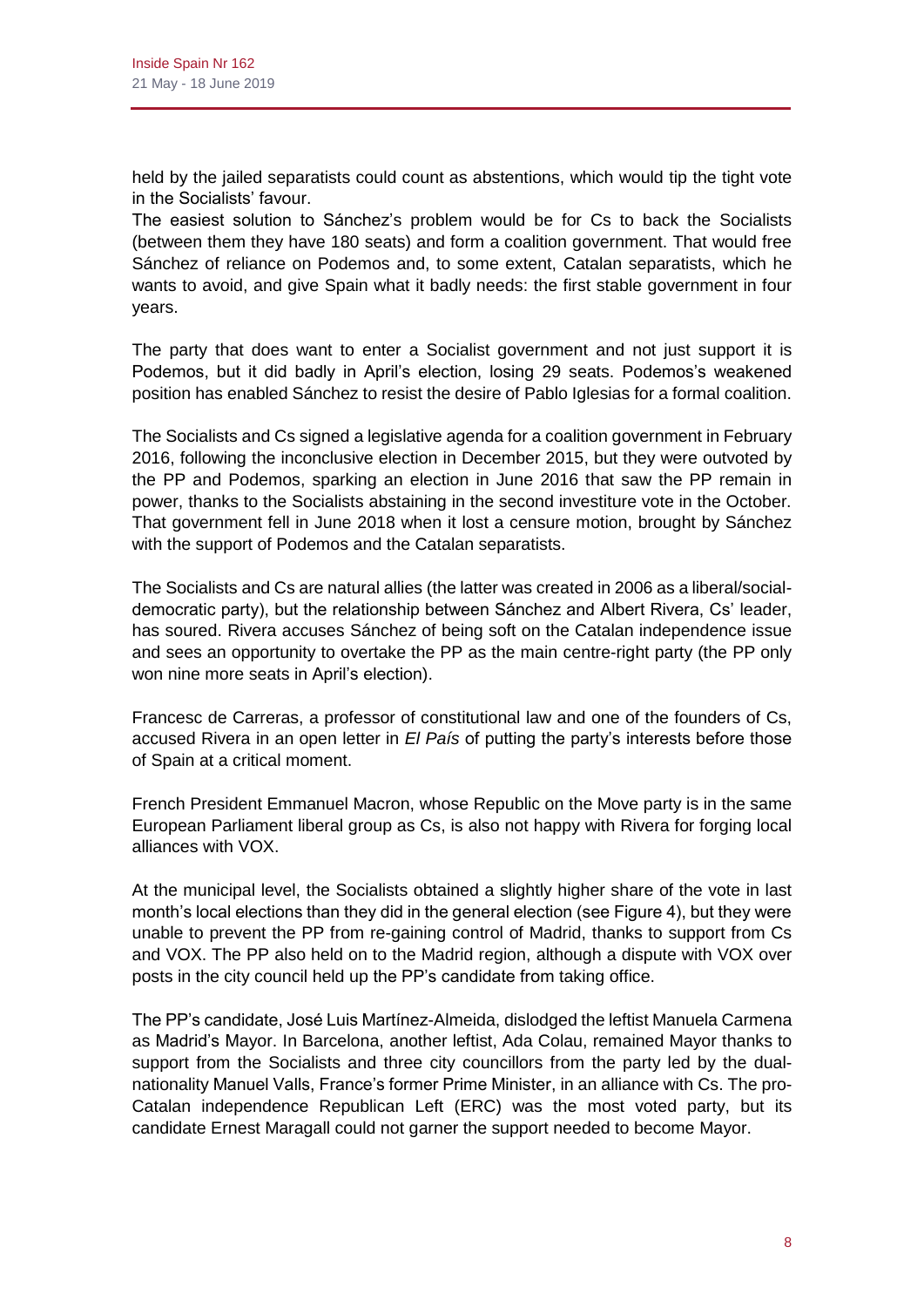| Party                                                   | 1987 | 1991 | 1995 | 1999 2003 2007 2011 2015 2019           |  |  |
|---------------------------------------------------------|------|------|------|-----------------------------------------|--|--|
| Socialists 37.1 38.3 30.8 34.9 35.4 35.6 28.5 25.4 29.5 |      |      |      |                                         |  |  |
| <b>PP</b>                                               | 25.6 |      |      | 20.9 25.7 35.1 34.9 36.3 38.5 27.5 22.4 |  |  |

#### **Figure 4. Share of votes in municipal elections of Socialists and Popular Party, 1987-2019**

Source: Interior Ministry.

Cs broke with Valls for supporting Colau, although this prevented the secessionists gaining control of the city hall. Inés Arrimadas, Cs' spokesperson, said there was no difference between Maragall and Colau.

As soon as she took office, Colau hung back on the City Hall balcony the large yellow ribbon in support of the jailed pro-independence politicians that she was ordered to remove during the election campaign.

#### Landmark Catalan independence trial ends after four months

The televised trial of 12 Catalans in connection with an illegal referendum on independence in October 2017, which was followed by a short-lived unilateral declaration of secession from Spain, ended on 12 June after four months. The verdict is expected in the autumn.

Oriol Junqueras, a former Deputy Premier of Catalonia, and eight others face up to 25 years in jail for rebellion. They have been in custody for more than 18 months. Four of them were elected MPs in April's general election. They were let out in order to swear allegiance to the constitution (which the referendum and the declaration of secession flaunted) when the national parliament was formally established and then returned to prison. Junqueras was also elected a member of the European Parliament in last month's election. He still heads the Catalan Republican Left party (ERC), the largest Catalan party in the national parliament.

Prosecutors argued that the separatists had carried out a 'coup d'etat' that led to clashes with police when Catalans voted in the referendum. The pro-independence leaders rejected this and said all they had done was disobey court orders, a charge that could see them banned from public office but avoid prison. The nub of the trial is whether sufficient violence can be proved to warrant the charge of rebellion. Sedition is easier to prove.

Junqueras used his closing statement to argue for a political solution. 'The best thing for everyone would be to return the issue to the world of politics, of good politics, which it should never have left', he said.

If convicted, the 12 will almost certainly appeal to the European Court of Human Rights, which recently rejected a case brought by Catalan separatist politicians. The court unanimously ruled that Spain's Constitutional Court did not violate their rights of free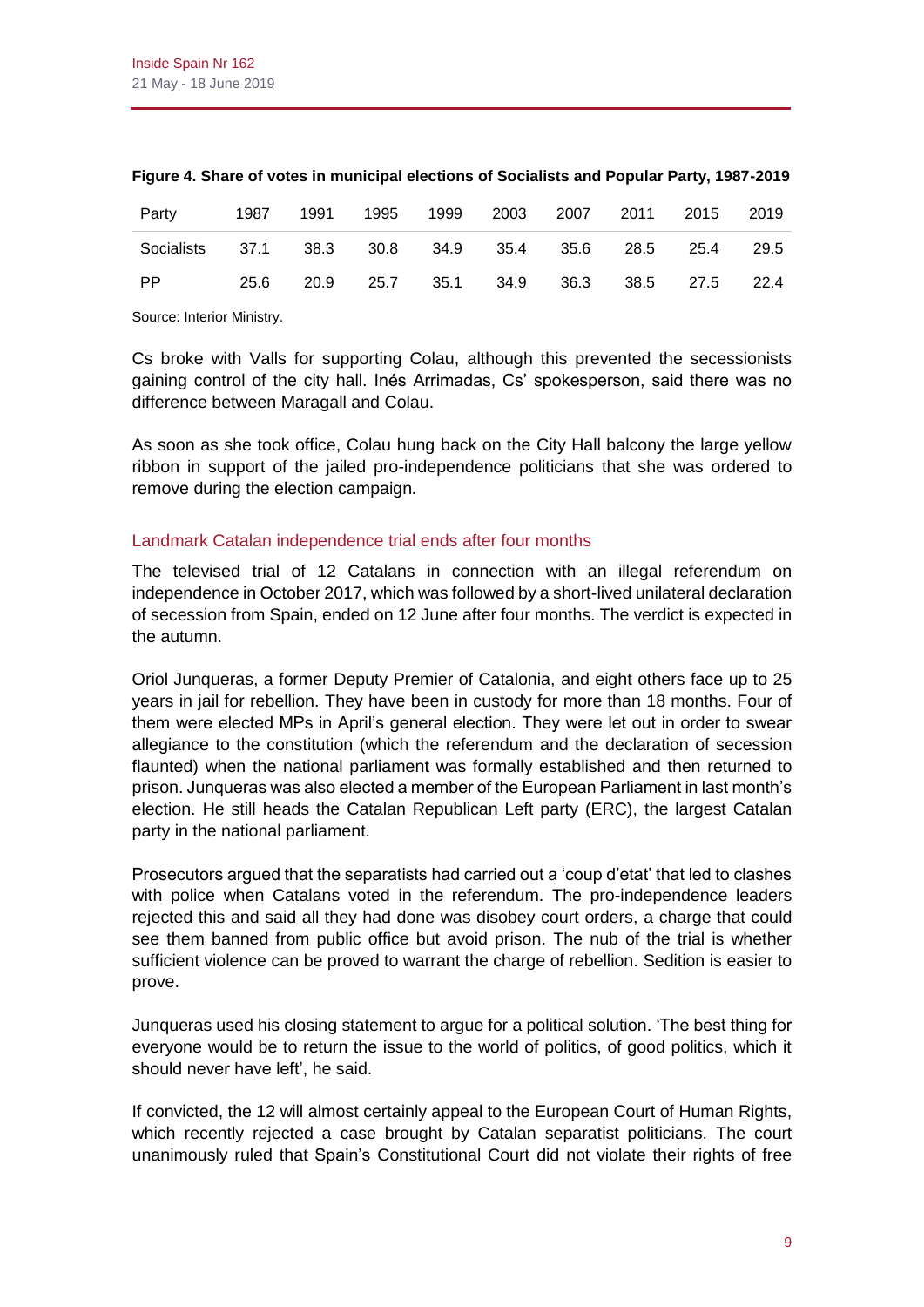speech and assembly when it suspended a session of the Catalan parliament following the referendum.

The Court said the complaint was 'manifestly ill-founded' as the judges' move was 'necessary in a democratic society' and 'aimed at protecting the Constitutional order'.

The session was called so that Carles Puigdemont, the former Catalan Premier, who has been in self-imposed exile in Belgium since the referendum, could assess the result of the vote.

That ruling was followed one day later by a report by the UN Working Group on Arbitrary Detention which called for an end to the pre-trial jailing of Junqueras and proindependence activists Jordi Sànchez and Jordi Cuixart. It also suggested they should receive compensation for the time spent in jail before the verdict.

Spanish law allows suspects to be held in custody if there is a flight risk (Puigdemont and members of his cabinet fled abroad), if the court believes there is a risk of further offences being committed or they could destroy evidence.

The group comprises five non-paid experts appointed by the UN Human Rights Council. Their opinion is non-binding but politically damaging.

The government reacted angrily to the report, saying it failed to take into account the crimes for which they were on trial and ignored Spain's laws that prohibit referendums on the independence of a part of the country.

The Catalan case has stirred up a heated debate in academic circles about the alleged repression of rights in Spain. A large group of academics including Sir John Elliott, Regius Professor Emeritus of Modern History at Oxford University, responded in an open letter to one by another group of academics including US professor Noam Chomsky, denouncing the 'constant violation of civil rights in Catalonia', by saying they were 'totally unaware of the real situation in Spain'.<sup>2</sup>

The letter from Chomsky and others called for the 'immediate release' of those jailed, calling them 'political prisoners'. The government calls them imprisoned politicians.

The letter from Elliott and others pointed out that the laws approved by the Catalan parliament –in violation of the Spanish Constitution and the Catalan statute of autonomy– 'would have eliminated any meaningful separation of powers since the President of any future republic would have had the sole authority to appoint the highest courts in the land'.

<sup>2</sup> Both letters were published in *The National*, a newspaper that supports an independent Scotland: [https://www.elnacional.cat/en/news/chomsky-academics-release-catalan-political-](https://www.elnacional.cat/en/news/chomsky-academics-release-catalan-political-prisoners_260520_102.html)

[prisoners\\_260520\\_102.html](https://www.elnacional.cat/en/news/chomsky-academics-release-catalan-political-prisoners_260520_102.html) an[d https://www.thenational.scot/news/17665175.academic-community-must](https://www.thenational.scot/news/17665175.academic-community-must-note-breach-of-civil-rights-in-catalonia/)[note-breach-of-civil-rights-in-catalonia/.](https://www.thenational.scot/news/17665175.academic-community-must-note-breach-of-civil-rights-in-catalonia/)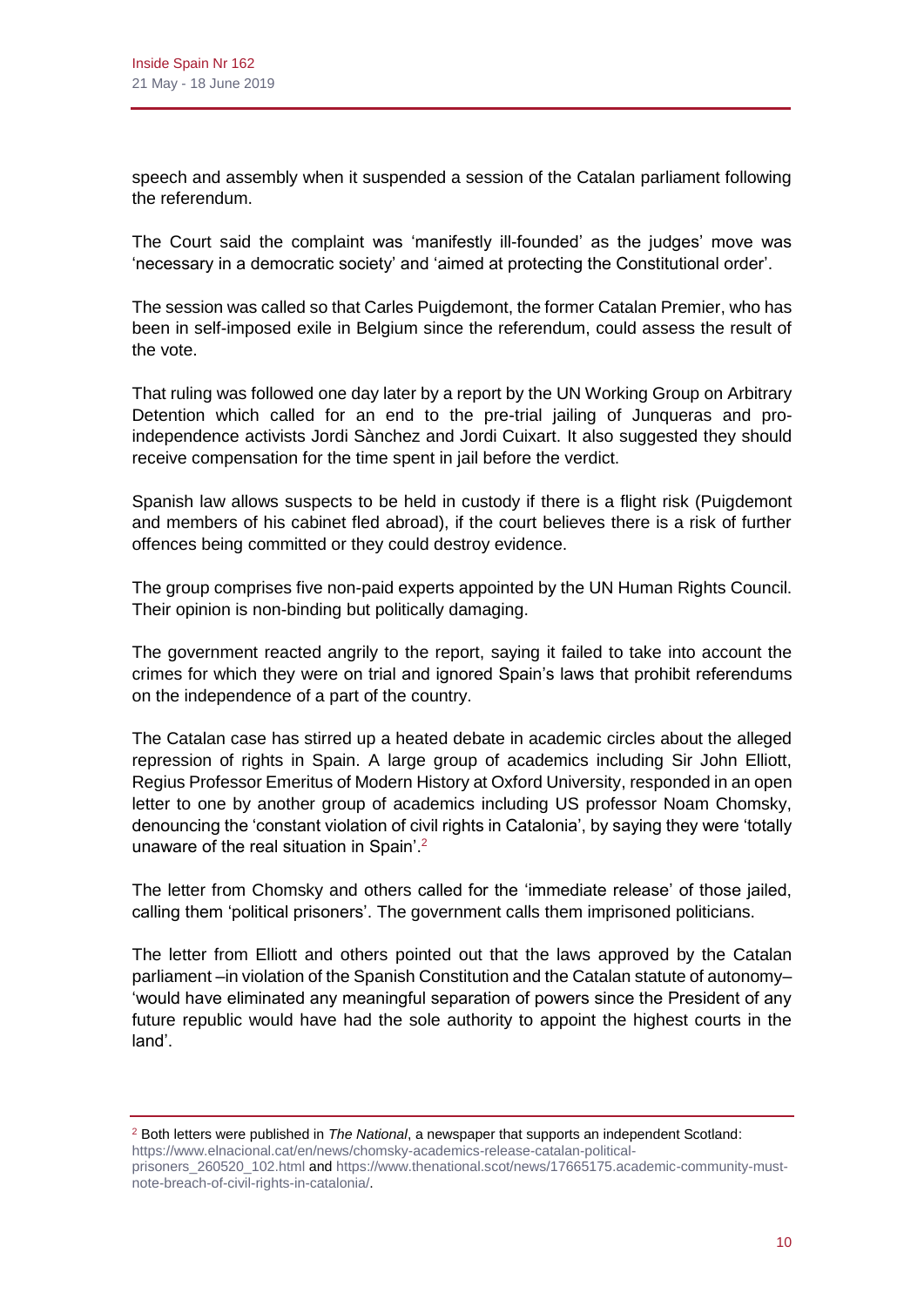## Spain up nine positions in V-Dem Liberal Democracy Index

Spain was ranked 26<sup>th</sup> out of 179 countries in the Liberal Democracy Index, one of six indices drawn up annually by the V-Dem Institute at the University of Gothenburg in Sweden, up from 35<sup>th</sup> (see Figure 5).

| Figure 5. Selected country rankings and scores for the Liberal Democracy Index and all |  |
|----------------------------------------------------------------------------------------|--|
| component indices                                                                      |  |

|               |           |           |           |             | Participator | Deliberativ |
|---------------|-----------|-----------|-----------|-------------|--------------|-------------|
|               | Liberal   | Electoral | Liberal   | Egalitarian | у            | е           |
|               | Democrac  | Democrac  | Componen  | Componen    | Component    | Component   |
|               | y Index   | y Index   | t Index   | t Index     | Index        | Index       |
| Norway        | 1(8.67)   | 1(9.13)   | 6(9.58)   | 1(9.66)     | 26 (6.49)    | 1(9.89)     |
| Costa<br>Rica | 6(8.32)   | 4(8.96)   | 14 (9.30) | 32 (8.47)   | 19 (6.75)    | 10 (9.50)   |
| UK            | 12 (8.00) | 8(8.75)   | 15 (9.25) | 30(8.52)    | 16 (6.90)    | 32(8.80)    |
| Italy         | 16 (7.83) | 12 (8.73) | 27 (9.02) | 26 (8.82)   | 17 (6.84)    | 41 (8.63)   |
| German<br>у   | 17 (7.74) | 25 (8.38) | 10 (9.41) | 3(9.40)     | 30(6.43)     | 6(9.65)     |
| France        | 20 (7.73) | 20 (8.50) | 25 (9.09) | 24 (8.90)   | 35 (6.34)    | 39 (8.67)   |
| Spain         | 26 (7.42) | 33 (8.19) | 19 (9.18) | 27 (8.71)   | 39 (6.16)    | 28 (8.98)   |
| US            | 27 (7.41) | 26 (8.34) | 31 (8.88) | 65 (7.18)   | 23 (6.56)    | 99 (6.54)   |

Source: V-Dem.

The Liberal Democracy Index captures both liberal and electoral aspects of democracy based on the 71 indicators included in the Liberal Component Index and the Electoral Democracy Index.

The Egalitarian Component Index measures to what extent all social groups enjoy equal capabilities to participate in the political arena, the Participatory Component Index takes into account four aspects of citizen participation and the Deliberative Component Index assesses the approach by which decisions are reached in polity.

# More than 600,000 Spaniards emigrated between 2008 and 2017

A total of 647,458 Spaniards emigrated between 2008, when the economy's meltdown began, and 2017, by when the pre-crisis GDP level had been recovered. Forty-three per cent of them moved to other EU countries (see Figure 6).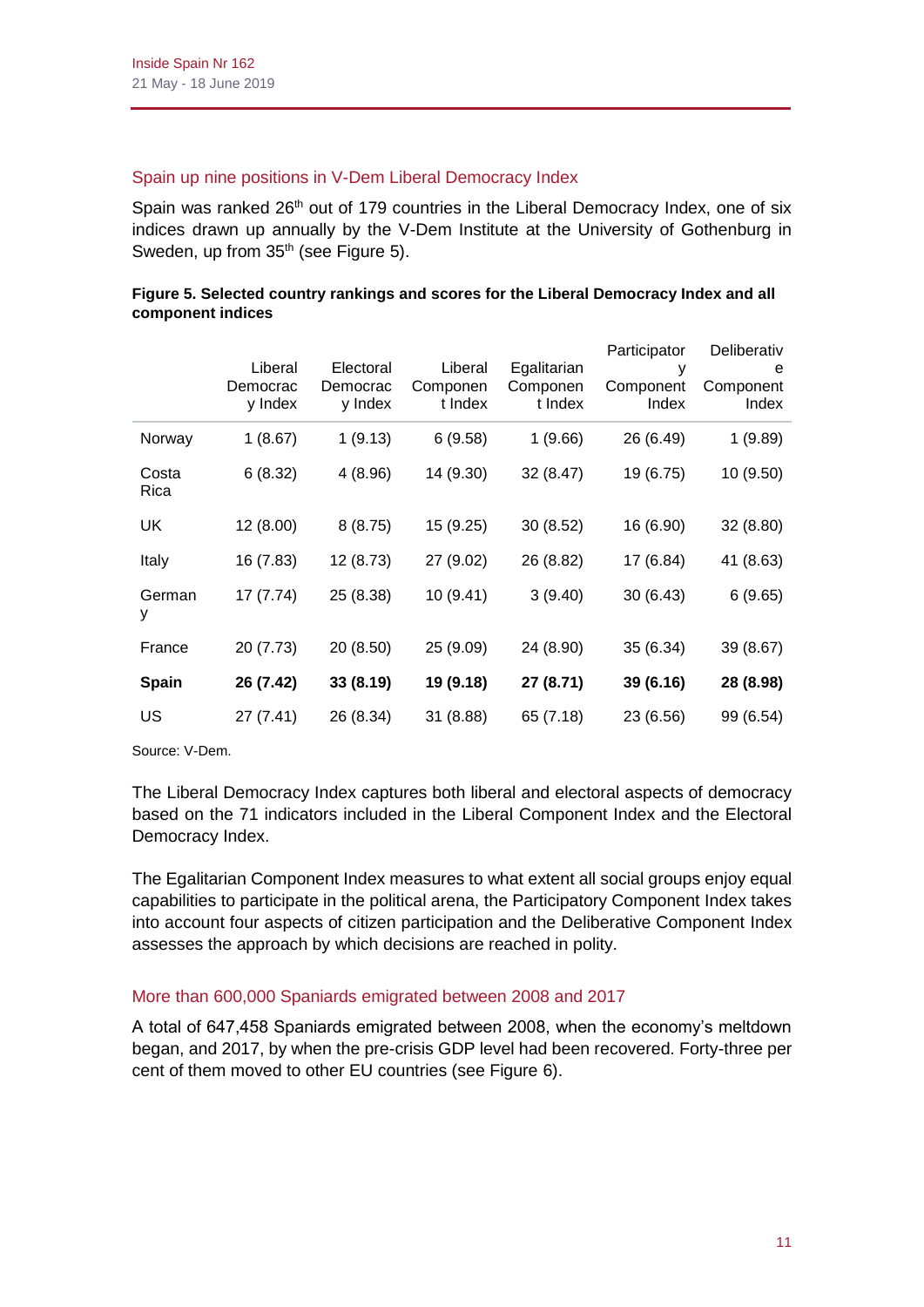|    | 2008 | 2009 |  |  | 2010 2011 2012 2013 2014 2015 2016                                         | - 2017 |
|----|------|------|--|--|----------------------------------------------------------------------------|--------|
| EU |      |      |  |  | 14,929 14,902 16,969 23,827 23,491 29,291 34,612 40,316 41,138 43,973      |        |
|    |      |      |  |  | Rest 33,505 35,990 40,157 55,472 57,267 73,329 80,441 94,645 89,825 86,827 |        |

#### **Figure 6. Emigration of Spaniards to EU countries and rest of world, 2008-17**

Source: INE.

#### Immigrants face a four-year wait to obtain Spanish nationality

There were a staggering 363,470 people at the end of March waiting to see whether they had been successful in applying for Spanish nationality. The Justice Ministry at that time was still processing applications submitted during the second quarter of 2015.

Including the time it takes to meet all the requirements for nationality –taking language and culture exams, proof of 10 years continuous residency (five years in Germany and the UK) and of having no criminal record, among other things– it can take up to five years, compared with an average of around six months in the UK and Germany.

There are only eight people dealing with the applications, according to press reports. The previous government agreed last November to beef up the staff dealing with applications, but its 2019 draft budget was rejected in February, which resulted in a snap election in April. The measures cannot be implemented until a new government takes office and the budget is approved.

The inordinately long process is particularly frustrating for Britons, as they will stop being EU citizens after Brexit is implemented at the end of October, unless there is an extension of the deadline or a second referendum that overturns the exit.

There are around 5.5 million foreigners resident in Spain and more than 2 million people of foreign origin who have Spanish nationality. The number granted nationality peaked at 225,793 in 2013 and dropped to 66,498 in 2017 (see Figure 7).

|      | Total   | UK | South America |
|------|---------|----|---------------|
| 2013 | 225,793 | 50 | 145,670       |
| 2014 | 205,880 | 67 | 118,979       |
| 2015 | 114,351 | 28 | 56,034        |
| 2016 | 150,944 | 44 | 69,220        |
| 2017 | 66,498  | 54 | 28,660        |
|      |         |    |               |

#### **Figure 7. Acquisition of Spanish nationality, 2013-17**

Source: INE.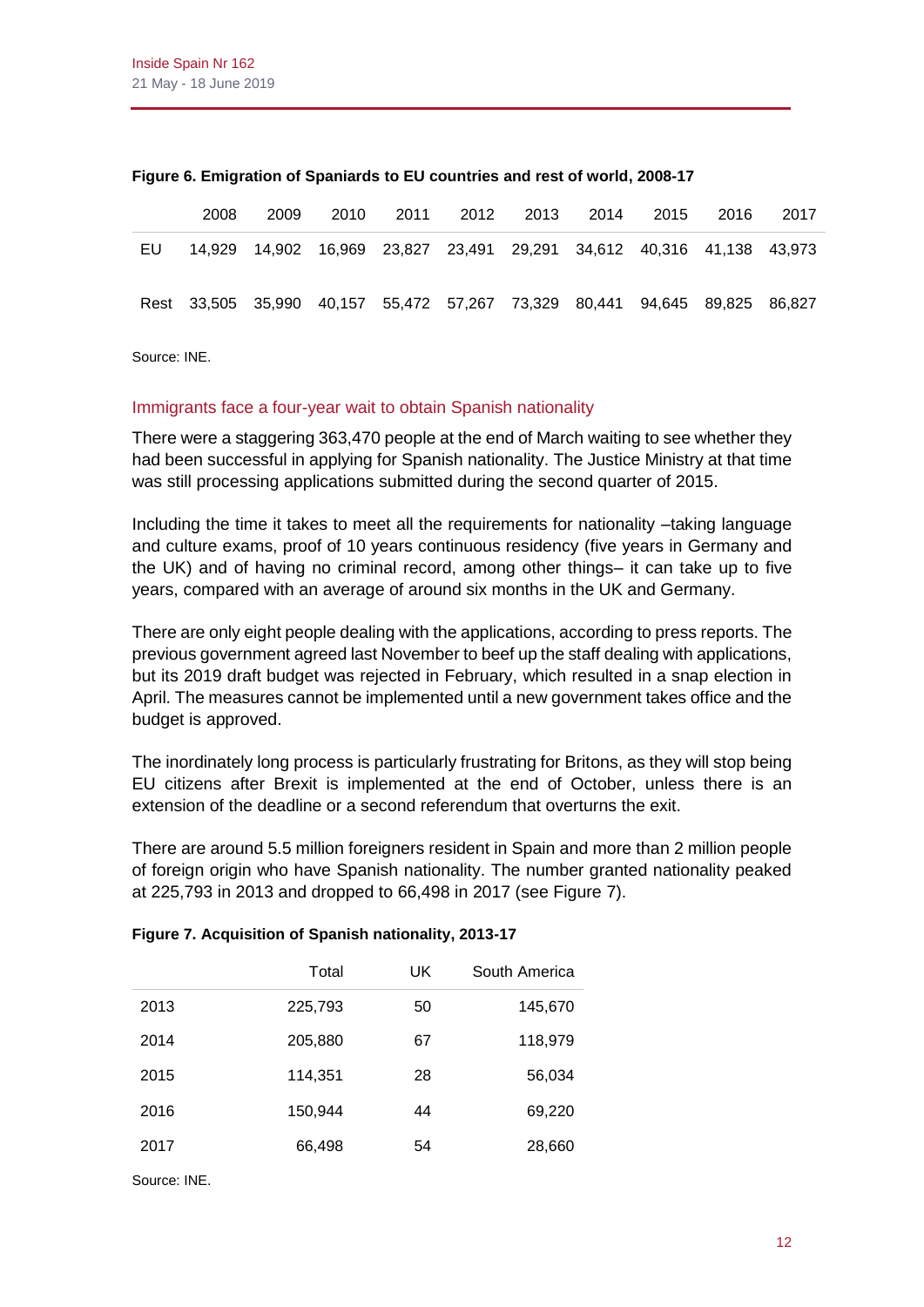#### Increase in migrants largest among OECD countries

The number of migrants over the age of 15 in Spain rose by 3.4 million between 2000 and 2016, the largest rise among developed countries, according to the latest comparative statistics from the OECD, the Paris-based think tank (see Figure 8).

|             | 2000/01 | 2015/16 | Growth (%) |
|-------------|---------|---------|------------|
| US          | 31.4    | 46.2    | 47         |
| Germany     | 7.8     | 12.0    | 53         |
| France      | 5.6     | 7.4     | 32         |
| Canada      | 5.4     | 7.7     | 32         |
| UK          | 4.5     | 8.1     | 80         |
| Australia   | 3.9     | 5.8     | 50         |
| Italy       | 2.0     | 5.5     | 174        |
| Spain       | 1.9     | 5.3     | 175        |
| Israel      | 1.8     | 1.7     | $-2$       |
| Switzerland | 1.5     | 2.2     | 54         |

|                       |  | Figure 8. Number of migrants (15+) in the 10 main OECD destination countries, 2000/01 to |  |
|-----------------------|--|------------------------------------------------------------------------------------------|--|
| 2015/16 (in millions) |  |                                                                                          |  |

Source: OECD.

# **The economy**

# Bank of Spain presses the next government to reform the pension system

A toxic mix of the retirement of the 1960s baby boomers, high and rising life expectancy and a low fertility rate is making pension reform an urgent issue for the next government, the Bank of Spain said. And the longer it is put off, the more difficult it will be to change the ailing system.

Political parties under the so-called Toledo Pact failed earlier this year to agree any measures to stem the long brewing crisis in the pension system after three years of negotiations.

The reforms approved in 2011 and 2013 made some adjustments that countered the impact of ageing on public spending on pensions, but measures last year delayed the application of a sustainability factor and reintroduced the annual inflation-based revaluation of pensions (eliminated as of 2014). 'Far-reaching measures', the Bank said, are needed to ensure the system's sustainability.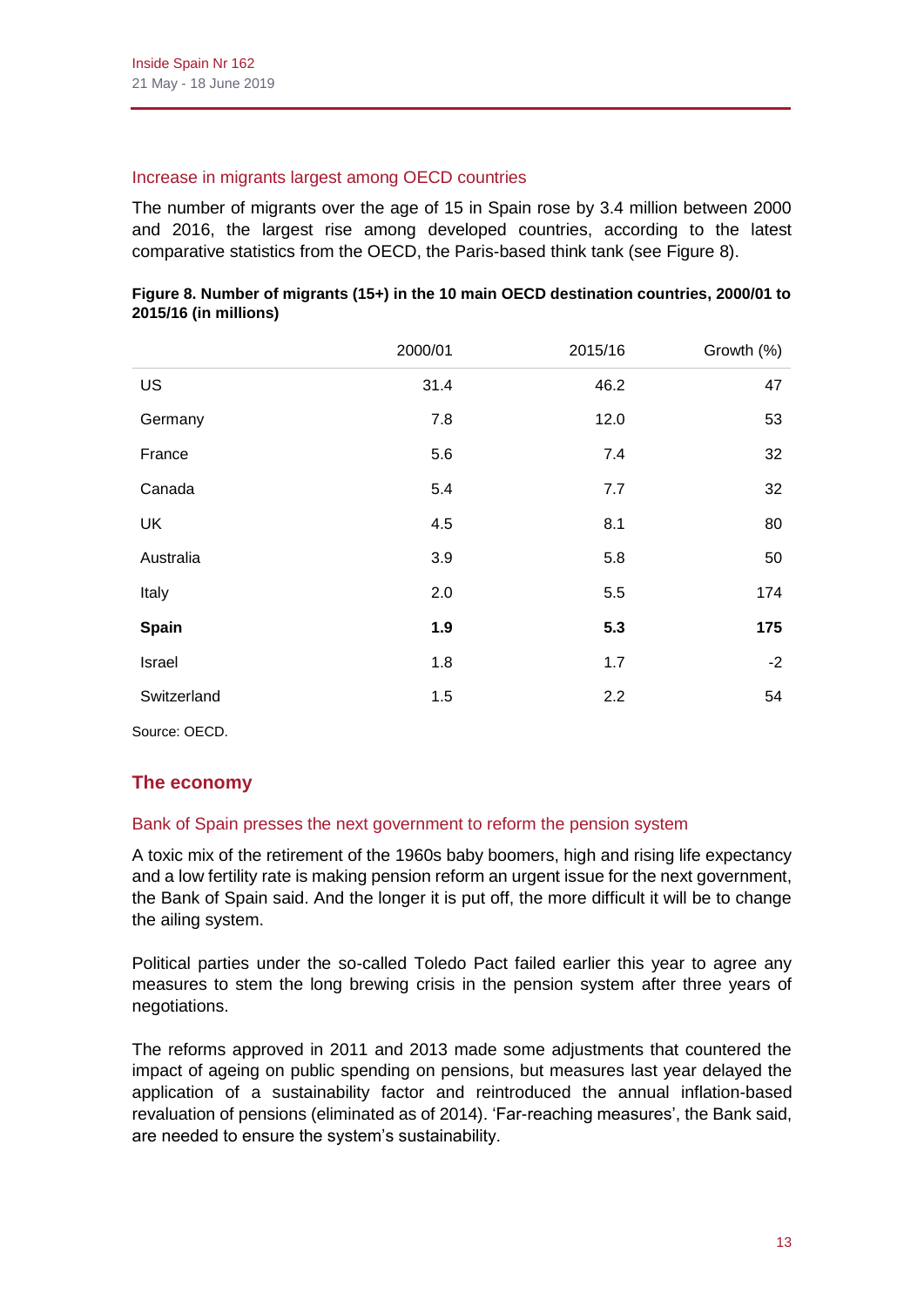The proportion of the over-66s compared with those aged 16-66 is forecast to double between 2018 and 2050. The gradual increase in the older population will be more marked in the case of Spain. For each person over 66, there will only be two persons aged 16-66 (see Figure 9). By 2050, Spain will have 15 million pensioners, up from 8.7 million today.

|              | Public<br>pensions<br>spending (1) | Statutory<br>retirement<br>age $(2)$ | Actual<br>retirement<br>age $(3)$ | Dependency<br>ratio $(4)$ | Replacement<br>ratio $(5)$ | Accrual<br>rate $(6)$ |
|--------------|------------------------------------|--------------------------------------|-----------------------------------|---------------------------|----------------------------|-----------------------|
| France       | 15.0                               | 66.3                                 | 61.9                              | 46.4                      | 50.5                       | 1.5                   |
| Germany      | 10.1                               | 65.5                                 | 64.6                              | 41.7                      | 42.0                       |                       |
| Italy        | 15.6                               | 66.6                                 | 63.9                              | 38.6                      | 58.9                       | 1.9                   |
| <b>Spain</b> | 12.2                               | 65.3                                 | 63.4                              | 31.0                      | 57.7                       | 2.3                   |

## **Figure 9. Characteristics of countries' pension systems**

(1) As a percentage of GDP in 2016; (2) for men in 2016; the actual retirement age is calculated as the average age at which people leave the workforce; (3) number of pensioners in 2017 as a proportion of the population aged 15 to 64; (4) defined as average pension to average wage in 2016; in some countries, where the replacement ratio is comparatively low (the UK, the Netherlands, Sweden and Denmark), private pensions have much more weight than in other countries; (5) rate of accrual of pension rights (new pensions).

Source: European Commission (2018).

The social security system has been in deficit for a decade. It was caused by the collapse of social security contributions as a result of the crisis after 2008, while pension expenditure, which is much less linked to economic fluctuations, maintained its growth in real terms.

The gap between revenue from contributions and spending on pensions was largely covered until 2016 by running down a special reserve set up in 2000 during Spain's economic boom. That fund peaked at €66.8 billion in 2011. In 2017 and 2018 the gap was covered by recourse to state loans (€10.2 billion and €13.8 billion, respectively).

The Court of Accounts criticised this method for 'negatively affecting' the solvency of the social security system and called for the pensions deficit to be covered by taxes.

Action needs to be taken on the revenue and spending side. The Bank of Spain points out that even if the employment rate grows significantly, in order to maintain the present benefit ratio there would have to be a huge increase in revenue from social security contributions.

The first steps to increase the retirement age, a significant aspect of the sustainability of the pension system, were taken in 2011, and will be completed in 2027 when it will be 67 (for workers with less than 38.5 years' contributions). The current retirement age, however, is still under 65 and there is no clearly upward pattern.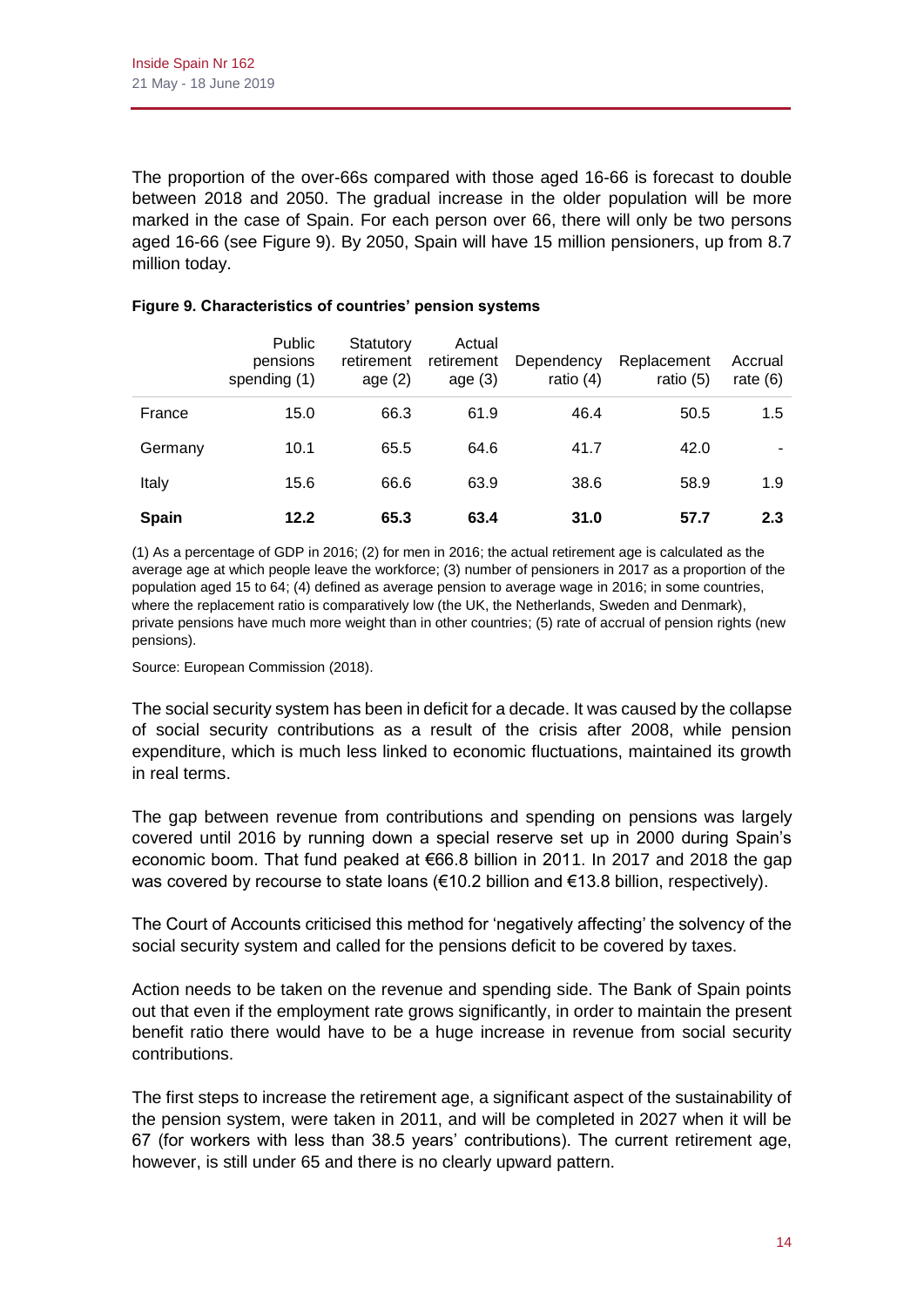# Spain, third-highest recipient of FDI in Europe

Spain received US\$44 billion of foreign direct investment (FDI) last year, double that in 2017 and the third-largest amount in Europe after the Netherlands and the UK, according to UNCTAD's 2019 World Investment Report (see Figure 10).

|                  | 2018 | 2017 |
|------------------|------|------|
| US               | 252  | 277  |
| China            | 139  | 134  |
| Hong Kong, China | 116  | 111  |
| Singapore        | 78   | 76   |
| Netherlands      | 70   | 58   |
| <b>UK</b>        | 64   | 101  |
| <b>Brazil</b>    | 61   | 68   |
| Australia        | 60   | 42   |
| Spain            | 44   | 21   |

# **Figure 10. FDI inflows, top 10 host economies, 2018 and 2017 (US\$ billion)**

Source: World Investment Report, 2019, UNCTAD.

The stock of inward investment in 2018 was US\$659.0 billion, up from US\$645.2 billion in 2017 (see Figure 11). As a proportion of GDP, Spain's stock at 46.2% was the second highest among the big five EU economies after the UK.

# **Figure 11. FDI inward stock, 2000-18 (US\$ billion)**

|              | 2000  | 2010    | 2018    |
|--------------|-------|---------|---------|
| France       | 184.2 | 630.7   | 824.9   |
| Germany      | 470.9 | 955.8   | 939.0   |
| Italy        | 122.5 | 328.0   | 431.0   |
| <b>Spain</b> | 156.3 | 628.3   | 659.0   |
| UK           | 439.4 | 1,068.1 | 1,890.3 |

Source: World Investment Report, 2019, UNCTAD.

The country's FDI outflows in 2018 were the fifth largest in Europe at US\$32 billion compared with US\$40 billion in 2017 (see Figure 12).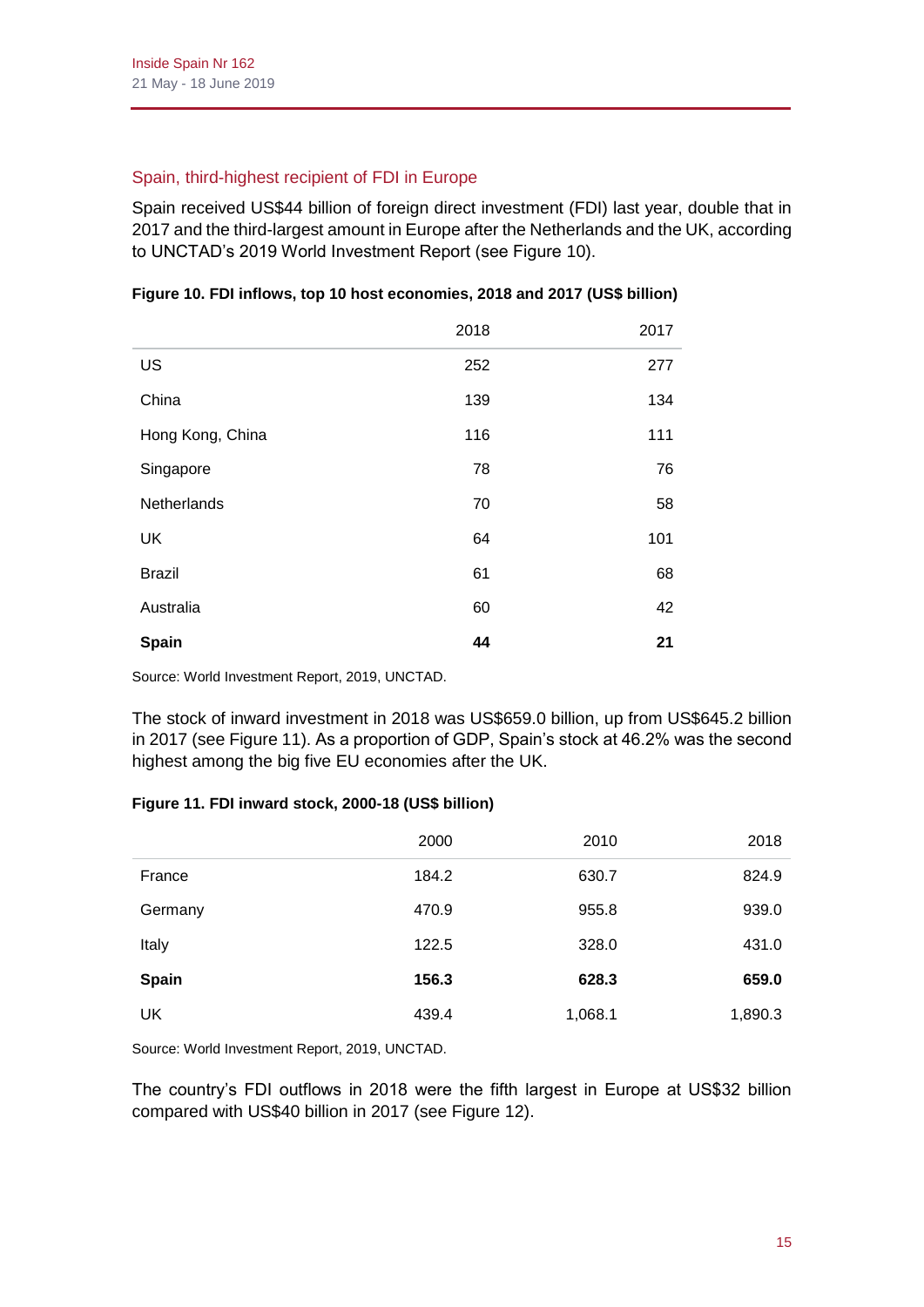|                  | 2018 | 2017 |
|------------------|------|------|
| Japan            | 143  | 160  |
| China            | 130  | 158  |
| France           | 102  | 41   |
| Hong Kong, China | 85   | 87   |
| Germany          | 77   | 92   |
| Netherlands      | 59   | 28   |
| Canada           | 50   | 80   |
| UK               | 50   | 118  |
| Singapore        | 37   | 44   |
| Spain            | 32   | 40   |

## **Figure 12. FDI outflows, top 10 home economies + Spain, 2018 and 2017 (US\$ billion)**

Source: World Investment Report, 2019, UNCTAD.

At the end of last year, Spain's stock of outward direct investment stood at US\$562.9 billion(39.5% of GDP), down from US\$583.2 billion (see Figure 13).

#### **Figure 13. FDI outward stock, 2000-18 (US\$ billion)**

|              | 2000  | 2010    | 2018    |
|--------------|-------|---------|---------|
| France       | 365.8 | 1,172.9 | 1,507.8 |
| Germany      | 483.9 | 1,364.5 | 1,645.4 |
| Italy        | 169.9 | 491.2   | 548.8   |
| <b>Spain</b> | 129.2 | 653.2   | 562.9   |
| UK           | 940.2 | 1,686.2 | 1,696.5 |

Source: World Investment Report, 2019, UNCTAD.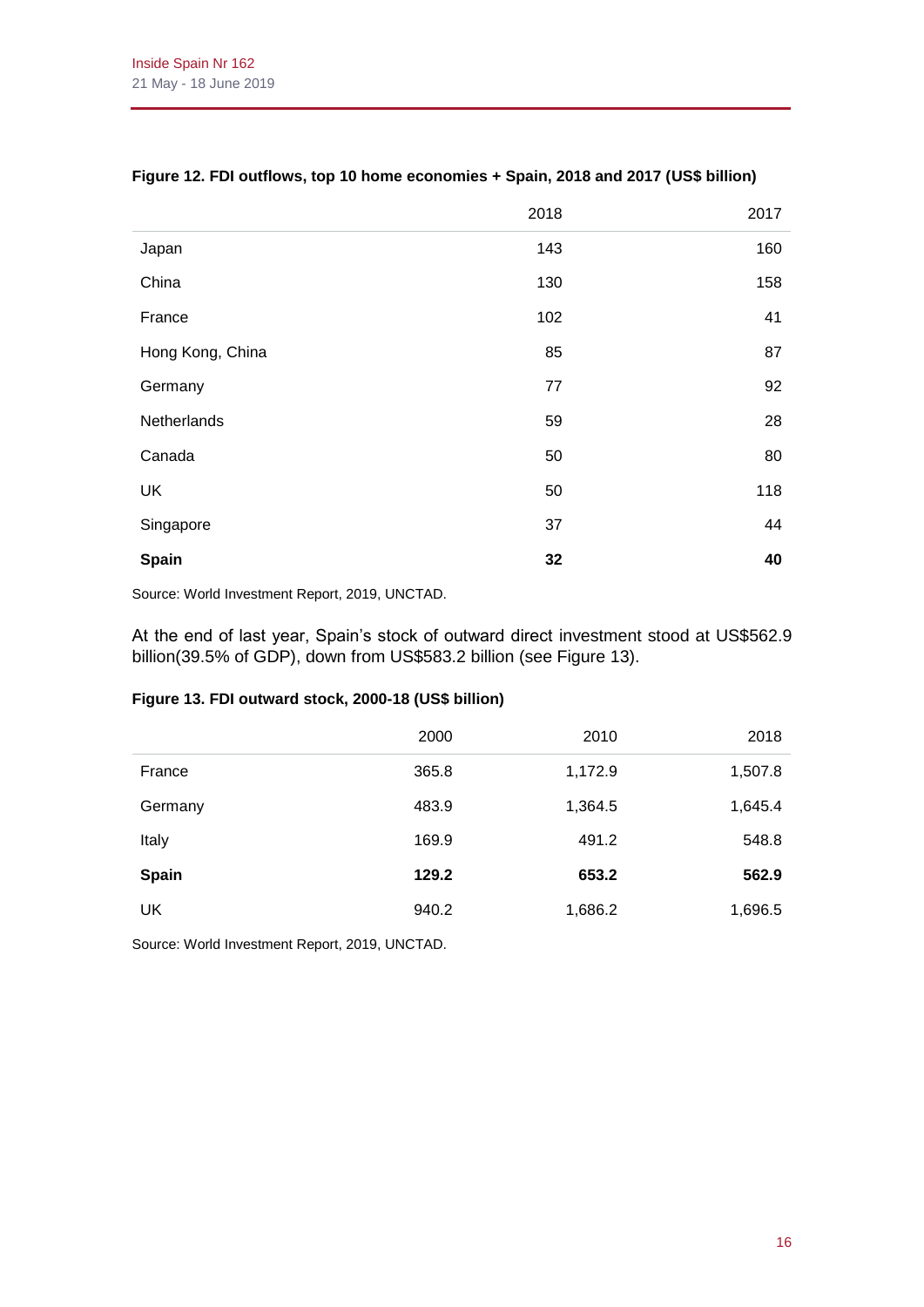# Spain holds its position in competitiveness ranking

Spain remained in 36<sup>th</sup> position out of 63 countries in the latest IMD competitiveness ranking, while Germany slipped two places to  $15<sup>th</sup>$ , the UK and France three places to  $20<sup>th</sup>$  and  $28<sup>th</sup>$ , respectively, and Italy two spots to  $42<sup>nd</sup>$  (see Figure 14).

# **Figure 14. IMD world competitiveness ranking, 2019**

- 1. Singapore
- 3. US
- 14. China
- 17. Germany
- 23. UK
- 31. France
- **36. Spain**
- 44. Italy
- 63. Venezuela

Source: IMD.

The ranking is based on four factors that, in turn, draw on sub-factors. Spain's ranking in the economic performance dimension improved two places to  $29<sup>th</sup>$ , in government efficiency it dropped to  $40<sup>th</sup>$  from  $38<sup>th</sup>$ , in business efficiency it improved three positions to 39<sup>th</sup>, and in infrastructure it moved up to 26<sup>th</sup> from 27<sup>th</sup> (see Figure 15).

# **Figure 15. Spain's rankings in the IMD competitiveness index by factors (1)**

|                            | 2013 | 2014 | 2015 | 2016 | 2017 | 2018 | 2019 |
|----------------------------|------|------|------|------|------|------|------|
| Economic<br>performance    | 53   | 51   | 39   | 30   | 35   | 31   | 29   |
| Government<br>efficiency   | 50   | 46   | 43   | 49   | 38   | 38   | 40   |
| <b>Business efficiency</b> | 50   | 42   | 46   | 41   | 42   | 42   | 39   |
| Infrastructure             | 27   | 27   | 29   | 27   | 26   | 27   | 26   |
| Overall performance        | 45   | 39   | 37   | 34   | 34   | 36   | 36   |

(1) Out of 63 countries.

Source: IMD World Competitiveness Yearbook 2019.

IMD said Spain's main economic strengths are inward direct investment flows (ranked  $10<sup>th</sup>$ ) and exports of commercial services  $(11<sup>th</sup>)$  and the chief weaknesses youth unemployment (60<sup>th</sup>) and the jobless rate (59<sup>th</sup>).